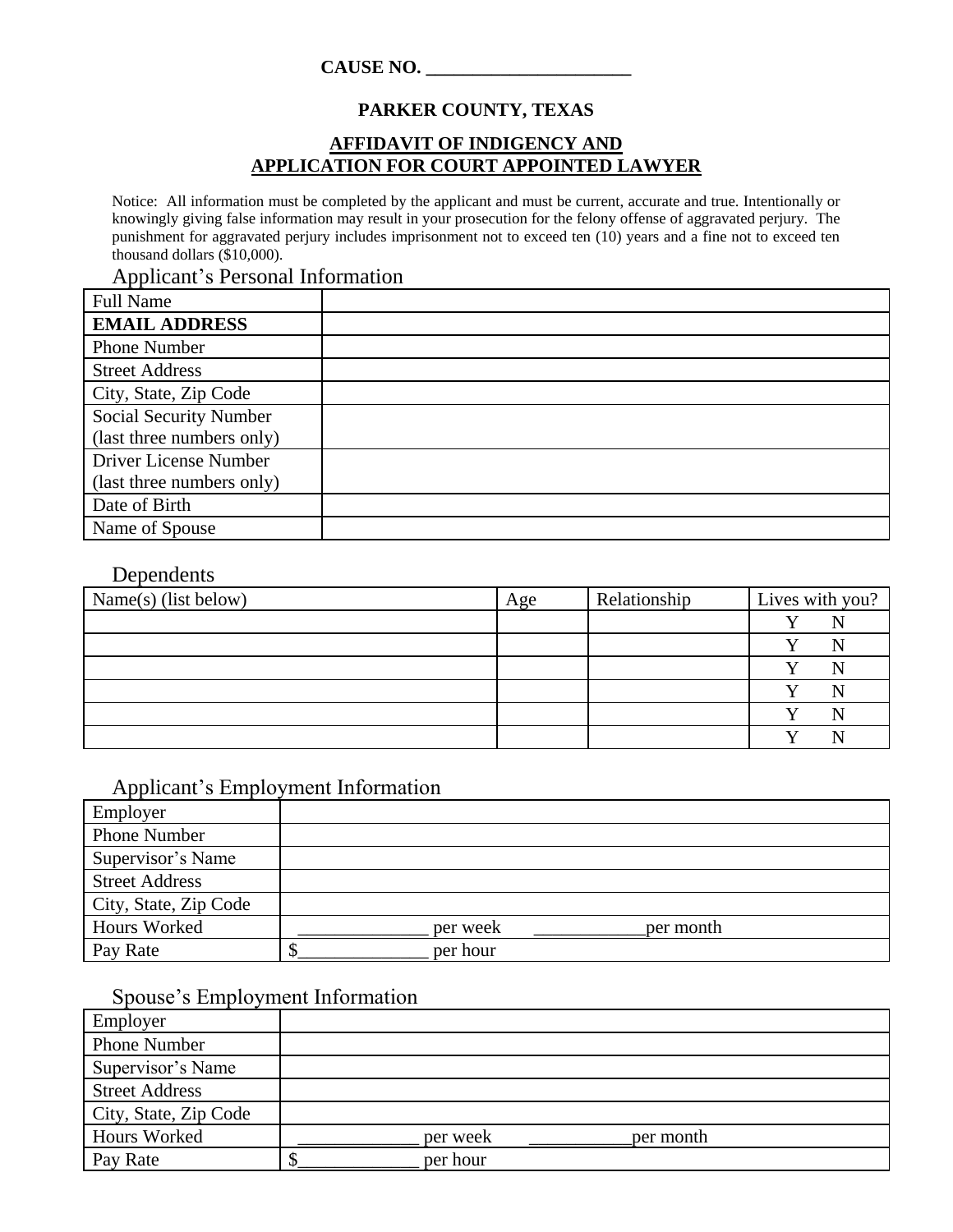# **If unemployed, list the following:**

| Length of time unemployed         | ິ |
|-----------------------------------|---|
| Name of previous employer         |   |
| <b>Street Address</b>             |   |
| City, State, Zip Code             |   |
| Why are you currently unemployed? |   |
|                                   |   |
|                                   |   |
|                                   |   |
|                                   |   |
|                                   |   |
|                                   |   |

## **Public Assistance**

| Are you currently receiving: (check all that apply) |
|-----------------------------------------------------|
| Food Stamps                                         |
| Medicaid                                            |
| Public housing                                      |
| Supplemental Security Income (SSI)                  |
|                                                     |

## **Assets**

| <b>Description</b>                                                           |     |      |    | <b>Value</b>        |
|------------------------------------------------------------------------------|-----|------|----|---------------------|
| Residence:                                                                   | Own | Rent |    | \$.                 |
| Real Property Owned: (Describe)                                              |     |      |    |                     |
|                                                                              |     |      |    | \$                  |
|                                                                              |     |      |    | \$                  |
| Automobiles, Motorcycles, Motor Homes, Boats, Campers, Water Craft,          |     |      |    |                     |
| Trailers, Tractors (Describe)                                                |     |      |    |                     |
|                                                                              |     |      |    | \$                  |
|                                                                              |     |      |    | \$                  |
|                                                                              |     |      |    | \$                  |
|                                                                              |     |      |    | $\hat{\mathcal{L}}$ |
| Stocks, Bonds, Investments (Describe)                                        |     |      |    |                     |
|                                                                              |     |      |    | \$                  |
|                                                                              |     |      |    | \$                  |
| Personal Property (Includes jewelry, household furniture, appliances, tools, |     |      |    |                     |
| clothing, etc.)                                                              |     |      |    | \$                  |
| Bank Accounts (Includes checking, savings, money market, certificates of     |     |      |    |                     |
| deposit)                                                                     |     |      |    |                     |
|                                                                              |     |      | \$ |                     |
|                                                                              |     | \$   |    |                     |
|                                                                              |     |      |    |                     |
| Other Assets Not Listed Above (Describe)                                     |     |      |    |                     |
|                                                                              |     |      |    | \$                  |
|                                                                              |     |      |    | \$                  |
|                                                                              |     |      |    |                     |
| <b>Total Assets</b>                                                          |     |      |    | \$                  |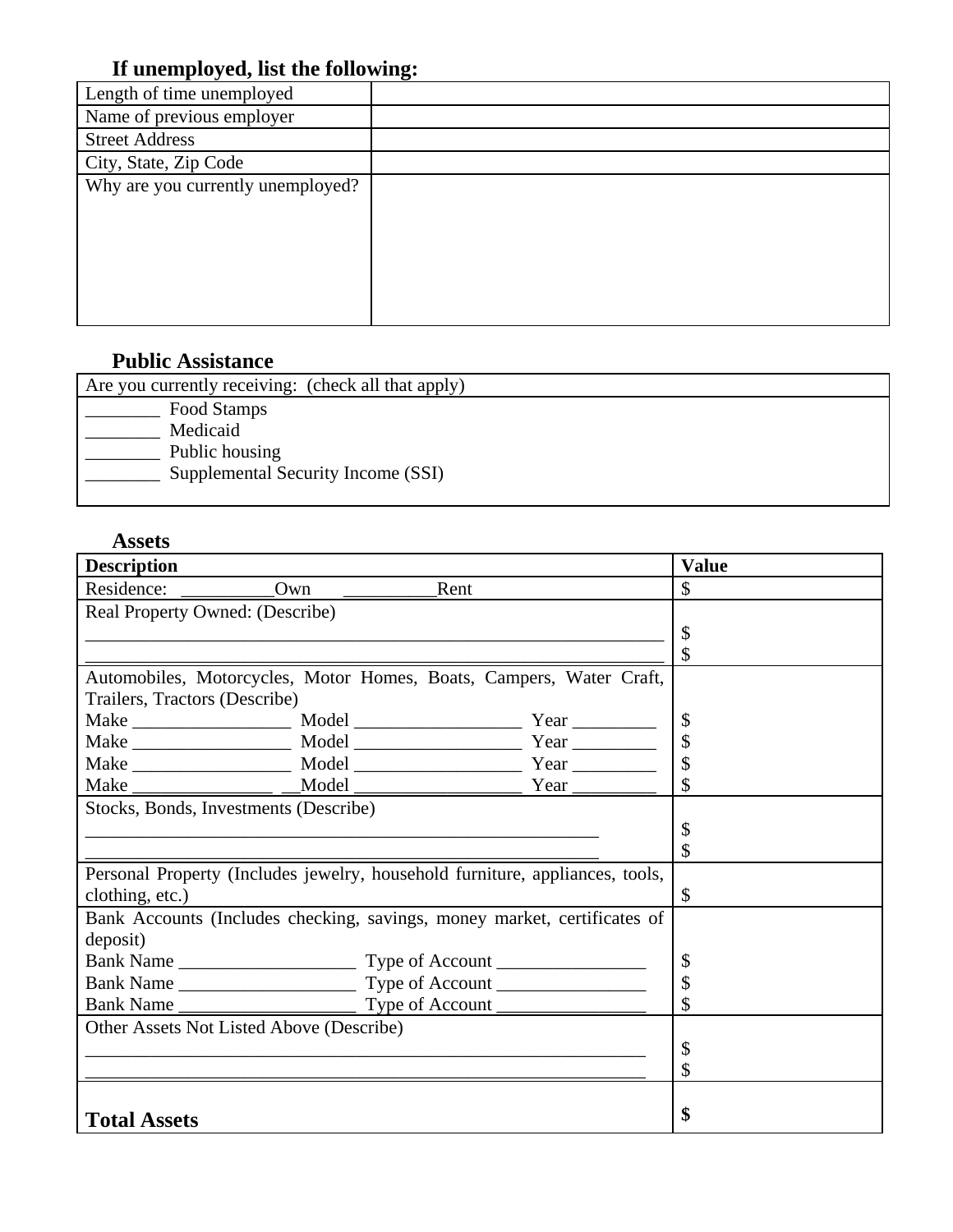# **Financial Information**

# **Expenses (Monthly) Income (Monthly)**

| <b>Dollar Amount</b>                               | <b>Dollar Amount</b>              |  |  |
|----------------------------------------------------|-----------------------------------|--|--|
| Rent or Mortgage Payment                           | Applicant's Take Home Pay         |  |  |
| Car Payment(s)                                     | Spouse's Take Home Pay            |  |  |
| Insurance (Life, Health, Auto,                     | <b>Investment Income:</b>         |  |  |
| Homeowners, etc.)                                  | (Interest and Dividends)          |  |  |
| Child Care                                         | <b>Rental Income</b>              |  |  |
| Child Support                                      | Pension Income                    |  |  |
| Water                                              | Retirement Income                 |  |  |
| Gas                                                | Unemployment Income               |  |  |
| Telephone                                          | <b>Social Security Benefits</b>   |  |  |
| Electricity                                        | <b>Child Support</b>              |  |  |
| Food                                               | <b>Social Security Disability</b> |  |  |
| Clothing                                           | Medicaid                          |  |  |
| Medical                                            | Food Stamps                       |  |  |
| Cable TV or Satellite TV                           | <b>Cash Gifts</b>                 |  |  |
| <b>Mobile Phone</b>                                | Farming Income                    |  |  |
| Miscellaneous                                      | Lease Income                      |  |  |
| Loan Payments: (list type of                       | Other Income (such as             |  |  |
| loan & payment amount,                             | housing, food,                    |  |  |
| excluding mortgage)                                | transportation, and gifts)        |  |  |
|                                                    |                                   |  |  |
| $2. \underline{\hspace{2.0cm}}$                    |                                   |  |  |
| $\begin{array}{c}\n3.\n\end{array}$                |                                   |  |  |
| Credit Card Debt: (list name of                    |                                   |  |  |
| card, current<br>balance<br>$\&$                   |                                   |  |  |
| payment amount)                                    |                                   |  |  |
| $1. \label{eq:1}$                                  |                                   |  |  |
| Balance: \$                                        |                                   |  |  |
| $2. \qquad \qquad \overbrace{\qquad \qquad }$      |                                   |  |  |
| Balance: \$                                        |                                   |  |  |
| $\begin{array}{c}\n3.\n\end{array}$<br>Balance: \$ |                                   |  |  |
| 4.                                                 |                                   |  |  |
| Balance: \$                                        |                                   |  |  |
|                                                    |                                   |  |  |
| $5.$ Balance: \$                                   |                                   |  |  |
| Other Monthly Expenses:                            |                                   |  |  |
| (Describe and list)                                |                                   |  |  |
| payment amount)                                    |                                   |  |  |
|                                                    |                                   |  |  |
| $2. \underline{\hspace{2cm}}$                      |                                   |  |  |
| 3.                                                 |                                   |  |  |
| <b>Total Monthly Expenses</b>                      | <b>Total Monthly Income</b>       |  |  |